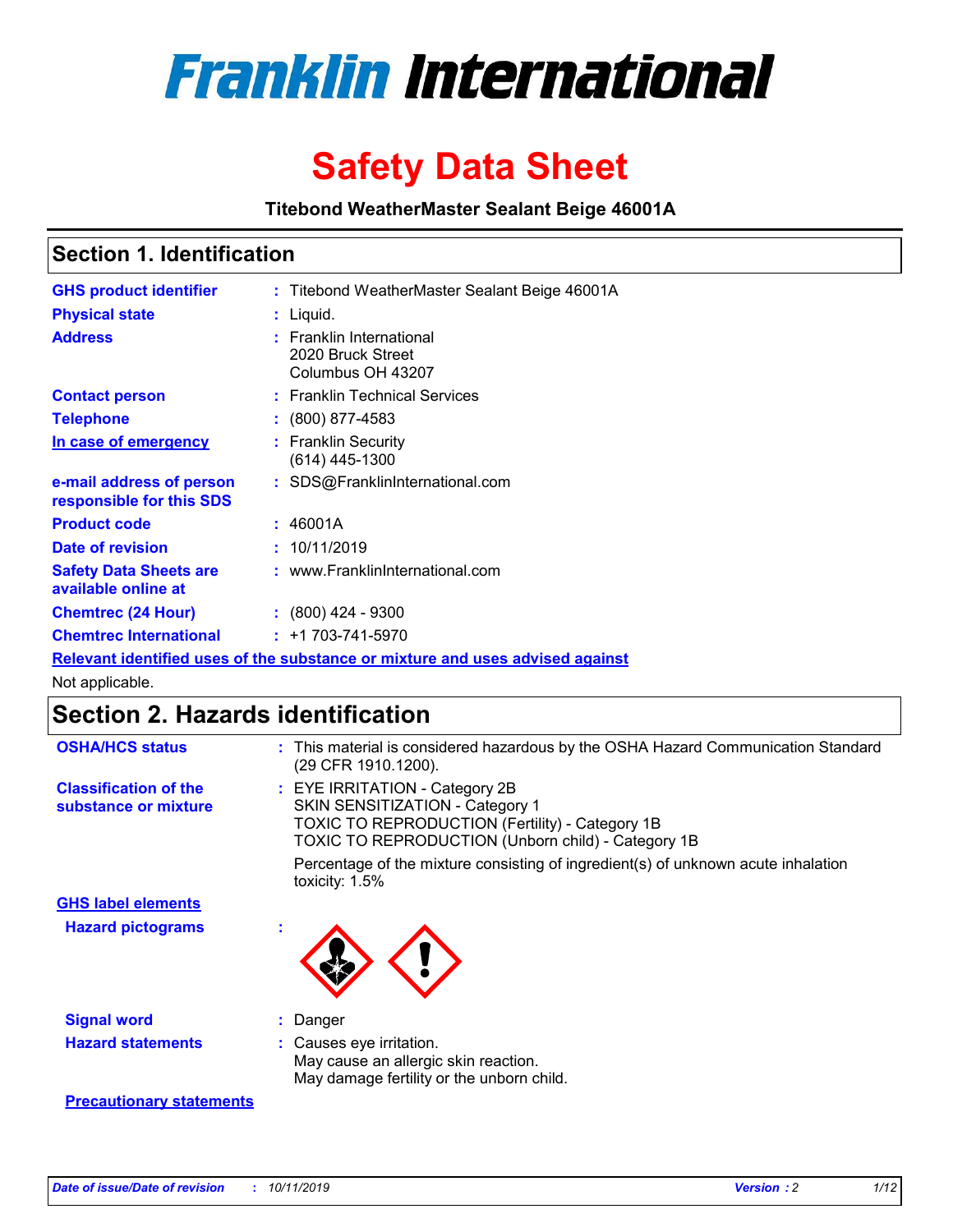## **Section 2. Hazards identification**

| <b>Prevention</b>                          | : Obtain special instructions before use. Do not handle until all safety precautions have<br>been read and understood. Wear protective gloves. Wear eye or face protection.<br>Wear protective clothing. Avoid breathing vapor. Wash hands thoroughly after handling.<br>Contaminated work clothing must not be allowed out of the workplace.                                                        |
|--------------------------------------------|------------------------------------------------------------------------------------------------------------------------------------------------------------------------------------------------------------------------------------------------------------------------------------------------------------------------------------------------------------------------------------------------------|
| <b>Response</b>                            | : IF exposed or concerned: Get medical attention. IF ON SKIN: Wash with plenty of<br>soap and water. Wash contaminated clothing before reuse. If skin irritation or rash<br>occurs: Get medical attention. IF IN EYES: Rinse cautiously with water for several<br>minutes. Remove contact lenses, if present and easy to do. Continue rinsing. If eye<br>irritation persists: Get medical attention. |
| <b>Storage</b>                             | : Store locked up.                                                                                                                                                                                                                                                                                                                                                                                   |
| <b>Disposal</b>                            | : Dispose of contents and container in accordance with all local, regional, national and<br>international regulations.                                                                                                                                                                                                                                                                               |
| <b>Hazards not otherwise</b><br>classified | : Product generates methanol during cure.                                                                                                                                                                                                                                                                                                                                                            |
|                                            |                                                                                                                                                                                                                                                                                                                                                                                                      |

# **Section 3. Composition/information on ingredients**

| <b>Substance/mixture</b><br>Mixture                  |                   |                     |
|------------------------------------------------------|-------------------|---------------------|
| <b>Ingredient name</b>                               | $\frac{9}{6}$     | <b>CAS number</b>   |
| 3-aminopropyltriethoxysilane<br>Dibutyltin dilaurate | l≤3<br>$\leq 0.3$ | 919-30-2<br>77-58-7 |

Any concentration shown as a range is to protect confidentiality or is due to batch variation.

**There are no additional ingredients present which, within the current knowledge of the supplier and in the concentrations applicable, are classified as hazardous to health or the environment and hence require reporting in this section.**

**Occupational exposure limits, if available, are listed in Section 8.**

# **Section 4. First aid measures**

| <b>Description of necessary first aid measures</b> |                                                                                                                                                                                                                                                                                                                                                                                                                                                                                                                                                                                                                                                                                                                                                                           |  |  |  |
|----------------------------------------------------|---------------------------------------------------------------------------------------------------------------------------------------------------------------------------------------------------------------------------------------------------------------------------------------------------------------------------------------------------------------------------------------------------------------------------------------------------------------------------------------------------------------------------------------------------------------------------------------------------------------------------------------------------------------------------------------------------------------------------------------------------------------------------|--|--|--|
| <b>Eye contact</b>                                 | : Immediately flush eyes with plenty of water, occasionally lifting the upper and lower<br>eyelids. Check for and remove any contact lenses. Continue to rinse for at least 10<br>minutes. If irritation persists, get medical attention.                                                                                                                                                                                                                                                                                                                                                                                                                                                                                                                                 |  |  |  |
| <b>Inhalation</b>                                  | : Remove victim to fresh air and keep at rest in a position comfortable for breathing. If<br>not breathing, if breathing is irregular or if respiratory arrest occurs, provide artificial<br>respiration or oxygen by trained personnel. It may be dangerous to the person providing<br>aid to give mouth-to-mouth resuscitation. Get medical attention. If unconscious, place<br>in recovery position and get medical attention immediately. Maintain an open airway.<br>Loosen tight clothing such as a collar, tie, belt or waistband. In case of inhalation of<br>decomposition products in a fire, symptoms may be delayed. The exposed person may<br>need to be kept under medical surveillance for 48 hours.                                                       |  |  |  |
| <b>Skin contact</b>                                | : Wash with plenty of soap and water. Remove contaminated clothing and shoes. Wash<br>contaminated clothing thoroughly with water before removing it, or wear gloves.<br>Continue to rinse for at least 10 minutes. Get medical attention. In the event of any<br>complaints or symptoms, avoid further exposure. Wash clothing before reuse. Clean<br>shoes thoroughly before reuse.                                                                                                                                                                                                                                                                                                                                                                                     |  |  |  |
| <b>Ingestion</b>                                   | : Wash out mouth with water. Remove dentures if any. Remove victim to fresh air and<br>keep at rest in a position comfortable for breathing. If material has been swallowed and<br>the exposed person is conscious, give small quantities of water to drink. Stop if the<br>exposed person feels sick as vomiting may be dangerous. Do not induce vomiting<br>unless directed to do so by medical personnel. If vomiting occurs, the head should be<br>kept low so that vomit does not enter the lungs. Get medical attention. Never give<br>anything by mouth to an unconscious person. If unconscious, place in recovery position<br>and get medical attention immediately. Maintain an open airway. Loosen tight clothing<br>such as a collar, tie, belt or waistband. |  |  |  |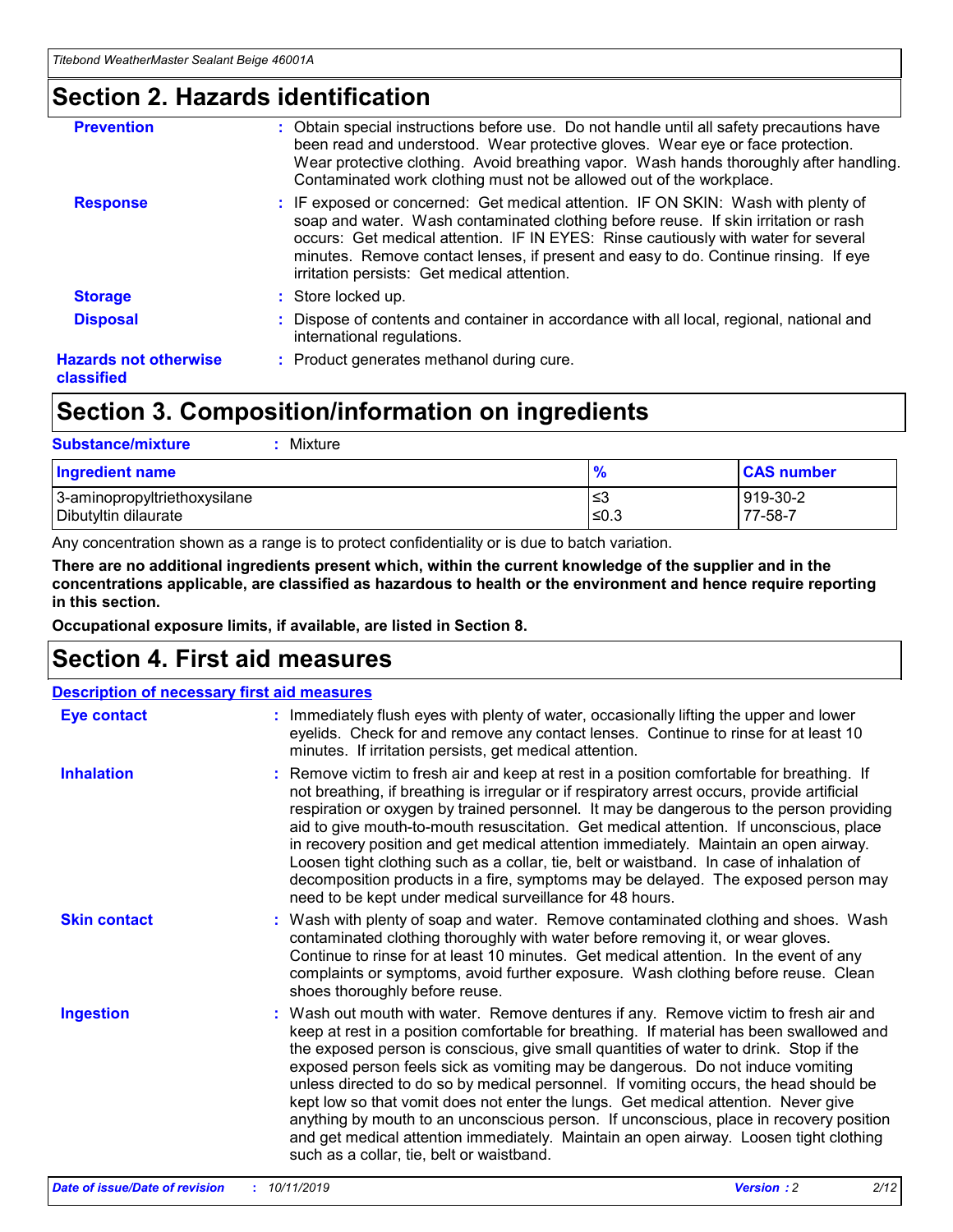# **Section 4. First aid measures**

| Most important symptoms/effects, acute and delayed |  |                                                                                                                                                                                                                                                                                                                                                                                                                 |  |  |
|----------------------------------------------------|--|-----------------------------------------------------------------------------------------------------------------------------------------------------------------------------------------------------------------------------------------------------------------------------------------------------------------------------------------------------------------------------------------------------------------|--|--|
| <b>Potential acute health effects</b>              |  |                                                                                                                                                                                                                                                                                                                                                                                                                 |  |  |
| <b>Eye contact</b>                                 |  | : May cause eye irritation.                                                                                                                                                                                                                                                                                                                                                                                     |  |  |
| <b>Inhalation</b>                                  |  | : No known significant effects or critical hazards.                                                                                                                                                                                                                                                                                                                                                             |  |  |
| <b>Skin contact</b>                                |  | : May cause skin irritation.                                                                                                                                                                                                                                                                                                                                                                                    |  |  |
| <b>Ingestion</b>                                   |  | : No known significant effects or critical hazards.                                                                                                                                                                                                                                                                                                                                                             |  |  |
| Over-exposure signs/symptoms                       |  |                                                                                                                                                                                                                                                                                                                                                                                                                 |  |  |
| <b>Eye contact</b>                                 |  | : Adverse symptoms may include the following:<br>irritation<br>watering<br>redness                                                                                                                                                                                                                                                                                                                              |  |  |
| <b>Inhalation</b>                                  |  | : Adverse symptoms may include the following:<br>reduced fetal weight<br>increase in fetal deaths<br>skeletal malformations                                                                                                                                                                                                                                                                                     |  |  |
| <b>Skin contact</b>                                |  | : Adverse symptoms may include the following:<br>irritation<br>redness<br>reduced fetal weight<br>increase in fetal deaths<br>skeletal malformations                                                                                                                                                                                                                                                            |  |  |
| <b>Ingestion</b>                                   |  | : Adverse symptoms may include the following:<br>reduced fetal weight<br>increase in fetal deaths<br>skeletal malformations                                                                                                                                                                                                                                                                                     |  |  |
|                                                    |  | <b>Indication of immediate medical attention and special treatment needed, if necessary</b>                                                                                                                                                                                                                                                                                                                     |  |  |
| <b>Notes to physician</b>                          |  | : In case of inhalation of decomposition products in a fire, symptoms may be delayed.<br>The exposed person may need to be kept under medical surveillance for 48 hours.                                                                                                                                                                                                                                        |  |  |
| <b>Specific treatments</b>                         |  | : No specific treatment.                                                                                                                                                                                                                                                                                                                                                                                        |  |  |
| <b>Protection of first-aiders</b>                  |  | : No action shall be taken involving any personal risk or without suitable training. If it is<br>suspected that fumes are still present, the rescuer should wear an appropriate mask or<br>self-contained breathing apparatus. It may be dangerous to the person providing aid to<br>give mouth-to-mouth resuscitation. Wash contaminated clothing thoroughly with water<br>before removing it, or wear gloves. |  |  |

**See toxicological information (Section 11)**

## **Section 5. Fire-fighting measures**

| <b>Extinguishing media</b>                             |                                                                                                                                                                                                     |
|--------------------------------------------------------|-----------------------------------------------------------------------------------------------------------------------------------------------------------------------------------------------------|
| <b>Suitable extinguishing</b><br>media                 | : Use an extinguishing agent suitable for the surrounding fire.                                                                                                                                     |
| <b>Unsuitable extinguishing</b><br>media               | : None known.                                                                                                                                                                                       |
| <b>Specific hazards arising</b><br>from the chemical   | : In a fire or if heated, a pressure increase will occur and the container may burst.                                                                                                               |
| <b>Hazardous thermal</b><br>decomposition products     | : Decomposition products may include the following materials:<br>carbon dioxide<br>carbon monoxide<br>nitrogen oxides<br>metal oxide/oxides                                                         |
| <b>Special protective actions</b><br>for fire-fighters | : Promptly isolate the scene by removing all persons from the vicinity of the incident if<br>there is a fire. No action shall be taken involving any personal risk or without suitable<br>training. |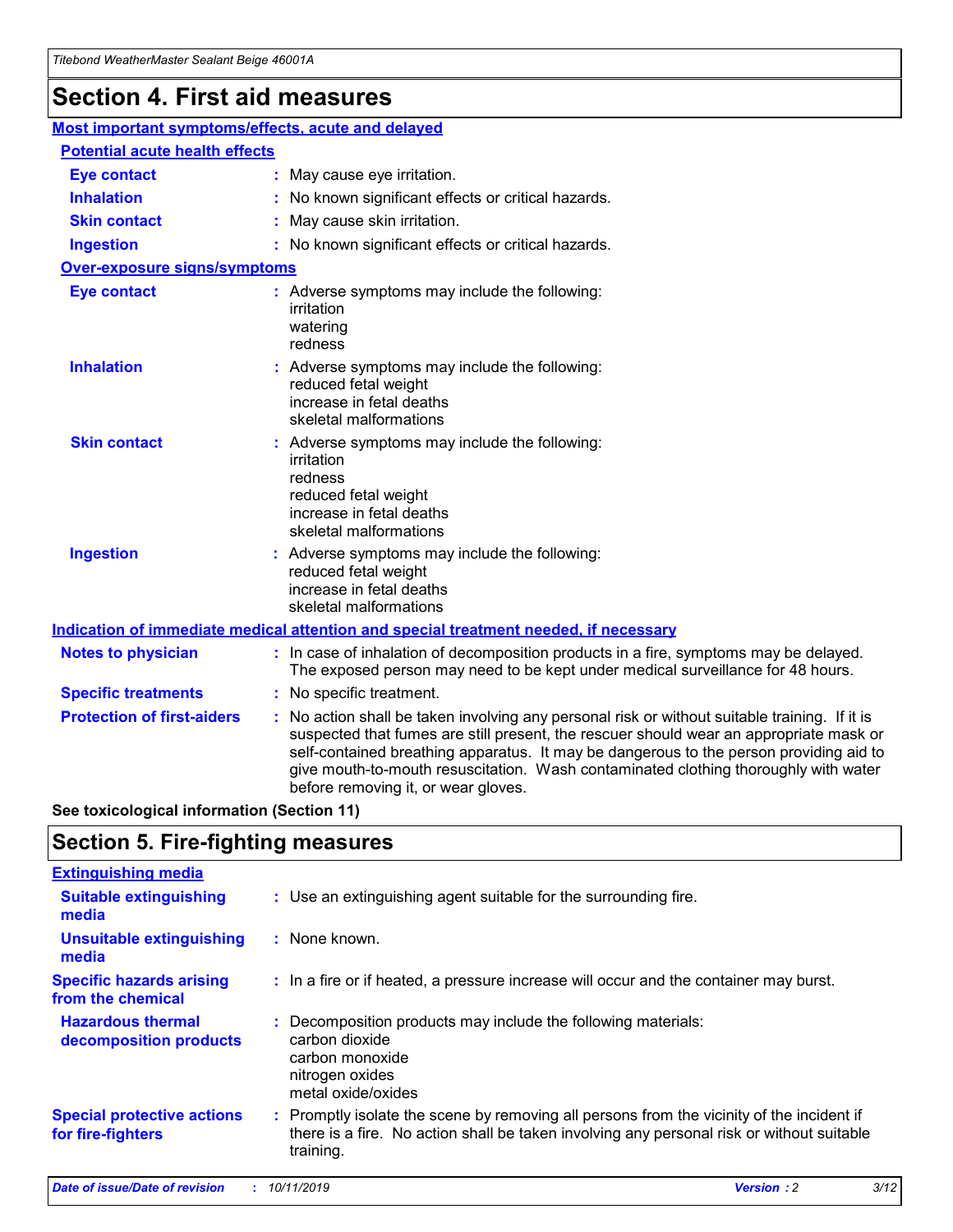## **Section 5. Fire-fighting measures**

**Special protective equipment for fire-fighters** Fire-fighters should wear appropriate protective equipment and self-contained breathing **:** apparatus (SCBA) with a full face-piece operated in positive pressure mode.

## **Section 6. Accidental release measures**

#### **Personal precautions, protective equipment and emergency procedures**

| For non-emergency<br>personnel                               | : No action shall be taken involving any personal risk or without suitable training.<br>Evacuate surrounding areas. Keep unnecessary and unprotected personnel from<br>entering. Do not touch or walk through spilled material. Avoid breathing vapor or mist.<br>Provide adequate ventilation. Wear appropriate respirator when ventilation is<br>inadequate. Put on appropriate personal protective equipment.                                                                                                                                                                                                                                                                                             |
|--------------------------------------------------------------|--------------------------------------------------------------------------------------------------------------------------------------------------------------------------------------------------------------------------------------------------------------------------------------------------------------------------------------------------------------------------------------------------------------------------------------------------------------------------------------------------------------------------------------------------------------------------------------------------------------------------------------------------------------------------------------------------------------|
|                                                              | For emergency responders : If specialized clothing is required to deal with the spillage, take note of any information in<br>Section 8 on suitable and unsuitable materials. See also the information in "For non-<br>emergency personnel".                                                                                                                                                                                                                                                                                                                                                                                                                                                                  |
| <b>Environmental precautions</b>                             | : Avoid dispersal of spilled material and runoff and contact with soil, waterways, drains<br>and sewers. Inform the relevant authorities if the product has caused environmental<br>pollution (sewers, waterways, soil or air).                                                                                                                                                                                                                                                                                                                                                                                                                                                                              |
| <b>Methods and materials for containment and cleaning up</b> |                                                                                                                                                                                                                                                                                                                                                                                                                                                                                                                                                                                                                                                                                                              |
| <b>Small spill</b>                                           | : Stop leak if without risk. Move containers from spill area. Dilute with water and mop up<br>if water-soluble. Alternatively, or if water-insoluble, absorb with an inert dry material and<br>place in an appropriate waste disposal container. Dispose of via a licensed waste<br>disposal contractor.                                                                                                                                                                                                                                                                                                                                                                                                     |
| <b>Large spill</b>                                           | : Stop leak if without risk. Move containers from spill area. Approach release from<br>upwind. Prevent entry into sewers, water courses, basements or confined areas. Wash<br>spillages into an effluent treatment plant or proceed as follows. Contain and collect<br>spillage with non-combustible, absorbent material e.g. sand, earth, vermiculite or<br>diatomaceous earth and place in container for disposal according to local regulations<br>(see Section 13). Dispose of via a licensed waste disposal contractor. Contaminated<br>absorbent material may pose the same hazard as the spilled product. Note: see<br>Section 1 for emergency contact information and Section 13 for waste disposal. |

# **Section 7. Handling and storage**

| <b>Precautions for safe handling</b>                                             |                                                                                                                                                                                                                                                                                                                                                                                                                                                                                                                                                                                                                                                                                                                                                                                                                                                  |
|----------------------------------------------------------------------------------|--------------------------------------------------------------------------------------------------------------------------------------------------------------------------------------------------------------------------------------------------------------------------------------------------------------------------------------------------------------------------------------------------------------------------------------------------------------------------------------------------------------------------------------------------------------------------------------------------------------------------------------------------------------------------------------------------------------------------------------------------------------------------------------------------------------------------------------------------|
| <b>Protective measures</b>                                                       | : Put on appropriate personal protective equipment (see Section 8). Persons with a<br>history of skin sensitization problems should not be employed in any process in which<br>this product is used. Avoid exposure - obtain special instructions before use. Avoid<br>exposure during pregnancy. Do not handle until all safety precautions have been read<br>and understood. Do not get in eyes or on skin or clothing. Do not ingest. Avoid<br>breathing vapor or mist. If during normal use the material presents a respiratory hazard,<br>use only with adequate ventilation or wear appropriate respirator. Keep in the original<br>container or an approved alternative made from a compatible material, kept tightly<br>closed when not in use. Empty containers retain product residue and can be hazardous.<br>Do not reuse container. |
| <b>Advice on general</b><br>occupational hygiene                                 | : Eating, drinking and smoking should be prohibited in areas where this material is<br>handled, stored and processed. Workers should wash hands and face before eating,<br>drinking and smoking. Remove contaminated clothing and protective equipment before<br>entering eating areas. See also Section 8 for additional information on hygiene<br>measures.                                                                                                                                                                                                                                                                                                                                                                                                                                                                                    |
| <b>Conditions for safe storage,</b><br>including any<br><b>incompatibilities</b> | : Store between the following temperatures: 0 to 120 $\degree$ C (32 to 248 $\degree$ F). Store in<br>accordance with local regulations. Store in original container protected from direct<br>sunlight in a dry, cool and well-ventilated area, away from incompatible materials (see<br>Section 10) and food and drink. Store locked up. Keep container tightly closed and<br>sealed until ready for use. Containers that have been opened must be carefully<br>resealed and kept upright to prevent leakage. Do not store in unlabeled containers.<br>Use appropriate containment to avoid environmental contamination. See Section 10 for<br>incompatible materials before handling or use.                                                                                                                                                   |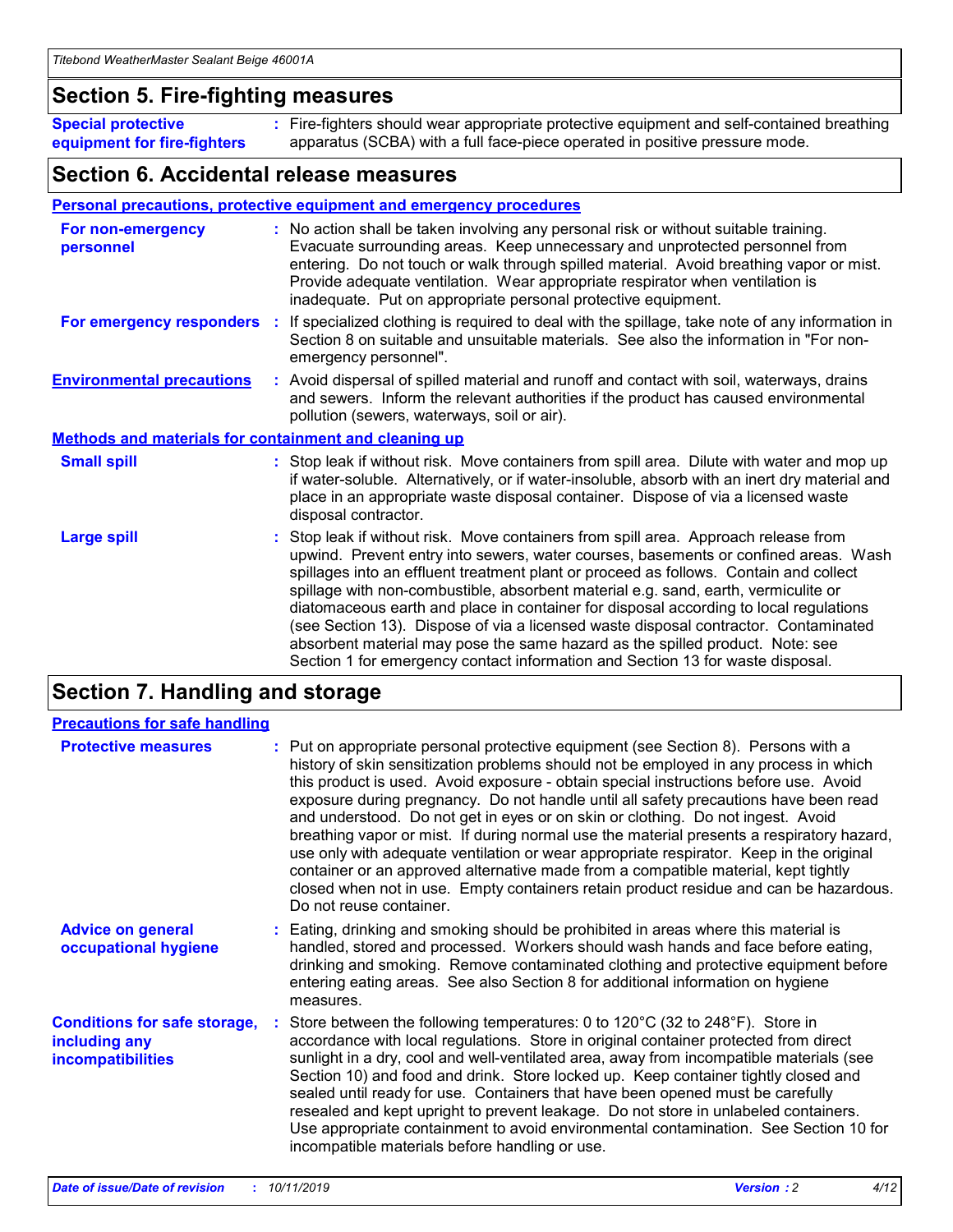# **Section 8. Exposure controls/personal protection**

#### **Control parameters**

#### **Occupational exposure limits**

| <b>Ingredient name</b>                               |    |                                          | <b>Exposure limits</b>                                                                                                                                                                                                                                                                                                                                                                                                                                                                                                                                                                                                 |
|------------------------------------------------------|----|------------------------------------------|------------------------------------------------------------------------------------------------------------------------------------------------------------------------------------------------------------------------------------------------------------------------------------------------------------------------------------------------------------------------------------------------------------------------------------------------------------------------------------------------------------------------------------------------------------------------------------------------------------------------|
| 3-aminopropyltriethoxysilane<br>Dibutyltin dilaurate |    |                                          | None.<br>ACGIH TLV (United States, 3/2019). Absorbed through skin.<br>Notes: as Sn<br>TWA: 0.1 mg/m <sup>3</sup> , (as Sn) 8 hours.<br>STEL: 0.2 mg/m <sup>3</sup> , (as Sn) 15 minutes.<br>NIOSH REL (United States, 10/2016). Absorbed through skin.<br>Notes: as Sn<br>TWA: 0.1 mg/m <sup>3</sup> , (as Sn) 10 hours.<br>OSHA PEL (United States, 5/2018). Notes: as Sn<br>TWA: $0.1 \text{ mg/m}^3$ , (as Sn) 8 hours.<br>OSHA PEL 1989 (United States, 3/1989). Absorbed through skin.<br>Notes: measured as Sn<br>TWA: 0.1 mg/m <sup>3</sup> , (measured as Sn) 8 hours. Form: Organic                           |
| <b>Appropriate engineering</b><br>controls           |    |                                          | : If user operations generate dust, fumes, gas, vapor or mist, use process enclosures,<br>local exhaust ventilation or other engineering controls to keep worker exposure to<br>airborne contaminants below any recommended or statutory limits.                                                                                                                                                                                                                                                                                                                                                                       |
| <b>Environmental exposure</b><br><b>controls</b>     |    |                                          | Emissions from ventilation or work process equipment should be checked to ensure<br>they comply with the requirements of environmental protection legislation. In some<br>cases, fume scrubbers, filters or engineering modifications to the process equipment<br>will be necessary to reduce emissions to acceptable levels.                                                                                                                                                                                                                                                                                          |
| <b>Individual protection measures</b>                |    |                                          |                                                                                                                                                                                                                                                                                                                                                                                                                                                                                                                                                                                                                        |
| <b>Hygiene measures</b>                              |    |                                          | : Wash hands, forearms and face thoroughly after handling chemical products, before<br>eating, smoking and using the lavatory and at the end of the working period.<br>Appropriate techniques should be used to remove potentially contaminated clothing.<br>Contaminated work clothing should not be allowed out of the workplace. Wash<br>contaminated clothing before reusing. Ensure that eyewash stations and safety<br>showers are close to the workstation location.                                                                                                                                            |
| <b>Eye/face protection</b>                           |    |                                          | : Safety eyewear complying with an approved standard should be used when a risk<br>assessment indicates this is necessary to avoid exposure to liquid splashes, mists,<br>gases or dusts. If contact is possible, the following protection should be worn, unless<br>the assessment indicates a higher degree of protection: chemical splash goggles.                                                                                                                                                                                                                                                                  |
| <b>Skin protection</b>                               |    |                                          |                                                                                                                                                                                                                                                                                                                                                                                                                                                                                                                                                                                                                        |
| <b>Hand protection</b>                               |    |                                          | : Chemical-resistant, impervious gloves complying with an approved standard should be<br>worn at all times when handling chemical products if a risk assessment indicates this is<br>necessary. Considering the parameters specified by the glove manufacturer, check<br>during use that the gloves are still retaining their protective properties. It should be<br>noted that the time to breakthrough for any glove material may be different for different<br>glove manufacturers. In the case of mixtures, consisting of several substances, the<br>protection time of the gloves cannot be accurately estimated. |
| <b>Body protection</b>                               |    | handling this product.                   | Personal protective equipment for the body should be selected based on the task being<br>performed and the risks involved and should be approved by a specialist before                                                                                                                                                                                                                                                                                                                                                                                                                                                |
| <b>Other skin protection</b>                         |    | specialist before handling this product. | : Appropriate footwear and any additional skin protection measures should be selected<br>based on the task being performed and the risks involved and should be approved by a                                                                                                                                                                                                                                                                                                                                                                                                                                          |
| <b>Respiratory protection</b>                        | ÷. | aspects of use.                          | Based on the hazard and potential for exposure, select a respirator that meets the<br>appropriate standard or certification. Respirators must be used according to a<br>respiratory protection program to ensure proper fitting, training, and other important                                                                                                                                                                                                                                                                                                                                                         |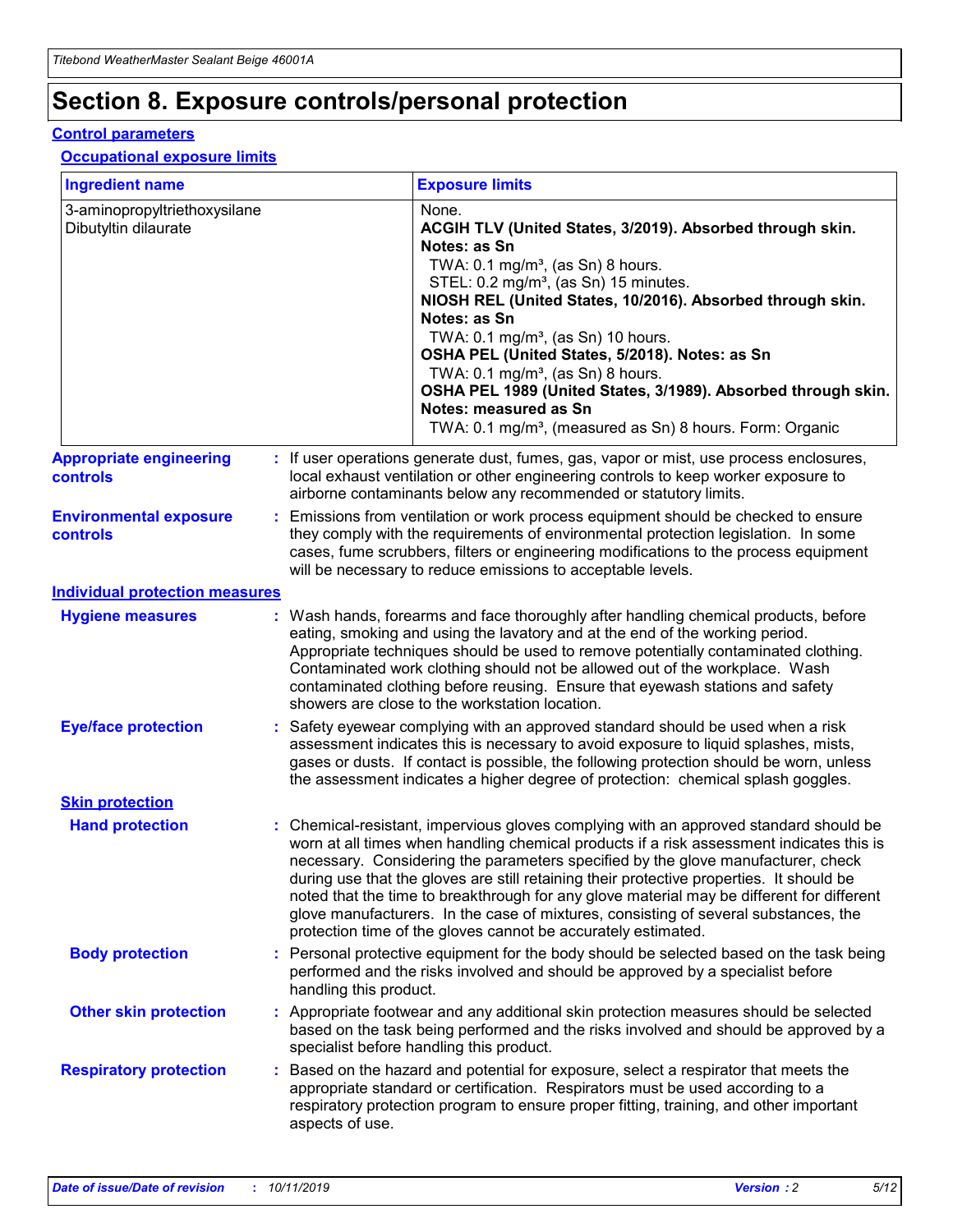## **Section 9. Physical and chemical properties**

#### **Appearance**

| <b>Physical state</b>                             | : Liquid. [Paste.]                                              |
|---------------------------------------------------|-----------------------------------------------------------------|
| Color                                             | Beige.                                                          |
| Odor                                              | None [Slight]                                                   |
| <b>Odor threshold</b>                             | $:$ Not available.                                              |
| рH                                                | : Not applicable.                                               |
| <b>Melting point</b>                              | : Not available.                                                |
| <b>Boiling point</b>                              | : >100°C (>212°F)                                               |
| <b>Flash point</b>                                | : Closed cup: $>200^{\circ}$ C ( $>392^{\circ}$ F) [Setaflash.] |
| <b>Evaporation rate</b>                           | $:$ <1 (butyl acetate = 1)                                      |
| <b>Flammability (solid, gas)</b>                  | : Not available.                                                |
| Lower and upper explosive<br>(flammable) limits   | : Not available.                                                |
| <b>VOC (less water, less</b><br>exempt solvents)  | : 0 g/l                                                         |
| <b>Volatility</b>                                 | $: 0\%$ (w/w)                                                   |
| <b>Vapor density</b>                              | : Not available.                                                |
| <b>Relative density</b>                           | : 1.4329                                                        |
| <b>Solubility</b>                                 | Insoluble in the following materials: cold water and hot water. |
| <b>Solubility in water</b>                        | : Not available.                                                |
| <b>Partition coefficient: n-</b><br>octanol/water | $:$ Not available.                                              |
| <b>Auto-ignition temperature</b>                  | : Not available.                                                |
|                                                   |                                                                 |
| <b>Decomposition temperature</b>                  | : Not available.                                                |

# **Section 10. Stability and reactivity**

| <b>Reactivity</b>                            |    | : No specific test data related to reactivity available for this product or its ingredients.            |
|----------------------------------------------|----|---------------------------------------------------------------------------------------------------------|
| <b>Chemical stability</b>                    |    | : The product is stable.                                                                                |
| <b>Possibility of hazardous</b><br>reactions |    | : Under normal conditions of storage and use, hazardous reactions will not occur.                       |
| <b>Conditions to avoid</b>                   |    | : No specific data.                                                                                     |
| <b>Incompatible materials</b>                | ٠. | No specific data.                                                                                       |
| <b>Hazardous decomposition</b><br>products   | ÷. | Under normal conditions of storage and use, hazardous decomposition products should<br>not be produced. |

# **Section 11. Toxicological information**

### **Information on toxicological effects**

#### **Acute toxicity**

| <b>Product/ingredient name</b> | <b>Result</b>           | <b>Species</b> | <b>Dose</b>                | <b>Exposure</b> |
|--------------------------------|-------------------------|----------------|----------------------------|-----------------|
| 3-aminopropyltriethoxysilane   | <b>ILD50 Dermal</b>     | Rabbit         | 4.29 g/kg                  |                 |
| Dibutyltin dilaurate           | ILD50 Oral<br>LD50 Oral | Rat<br>Rat     | $1.57$ g/kg<br>175 $mg/kg$ |                 |
|                                |                         |                |                            |                 |

**Irritation/Corrosion**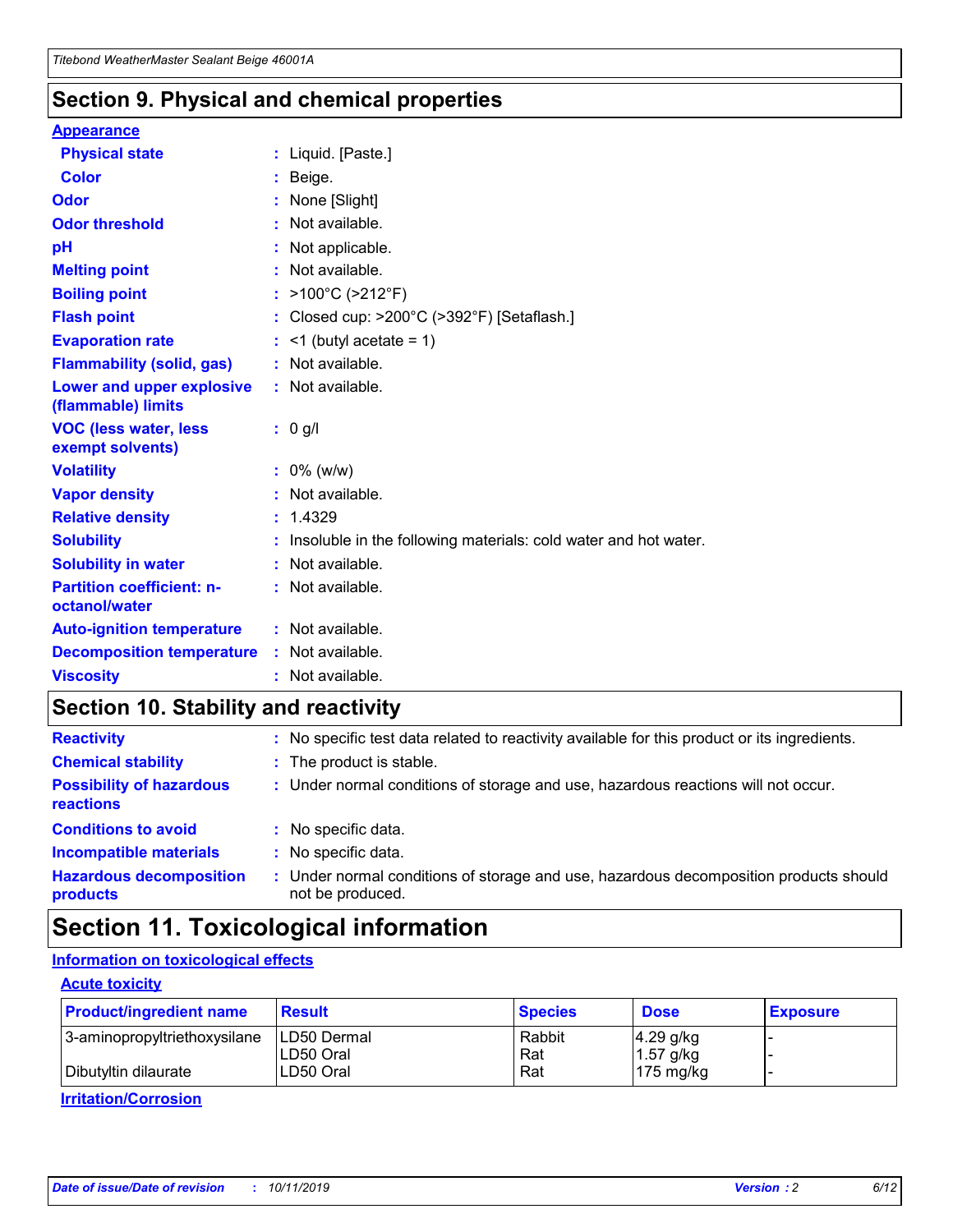# **Section 11. Toxicological information**

| <b>Product/ingredient name</b> | <b>Result</b>            | <b>Species</b> | <b>Score</b> | <b>Exposure</b>           | <b>Observation</b> |
|--------------------------------|--------------------------|----------------|--------------|---------------------------|--------------------|
| 3-aminopropyltriethoxysilane   | Eyes - Mild irritant     | Rabbit         |              | $100$ mg                  |                    |
|                                | Eyes - Severe irritant   | Rabbit         |              | 24 hours 750              |                    |
|                                |                          |                |              | ug                        |                    |
|                                | Skin - Severe irritant   | Rabbit         |              | 24 hours 5                | -                  |
| Dibutyltin dilaurate           | Eyes - Moderate irritant | Rabbit         |              | mg<br><b>24 hours 100</b> |                    |
|                                |                          |                |              | mg                        |                    |
|                                | Skin - Severe irritant   | Rabbit         |              | 500 mg                    | -                  |

### **Sensitization**

Not available.

#### **Mutagenicity**

Not available.

#### **Carcinogenicity**

Not available.

#### **Reproductive toxicity**

Not available.

#### **Teratogenicity**

Not available.

#### **Specific target organ toxicity (single exposure)**

Not available.

#### **Specific target organ toxicity (repeated exposure)**

| <b>Name</b>                                                                  |                                                                            | <b>Category</b>                                     | <b>Route of</b><br>exposure | <b>Target organs</b> |
|------------------------------------------------------------------------------|----------------------------------------------------------------------------|-----------------------------------------------------|-----------------------------|----------------------|
| Dibutyltin dilaurate                                                         |                                                                            | Category 1                                          | -                           | respiratory system   |
| <b>Aspiration hazard</b><br>Not available.                                   |                                                                            |                                                     |                             |                      |
| <b>Information on the likely</b><br>routes of exposure                       | : Not available.                                                           |                                                     |                             |                      |
| <b>Potential acute health effects</b>                                        |                                                                            |                                                     |                             |                      |
| <b>Eye contact</b>                                                           | : May cause eye irritation.                                                |                                                     |                             |                      |
| <b>Inhalation</b>                                                            |                                                                            | : No known significant effects or critical hazards. |                             |                      |
| <b>Skin contact</b>                                                          | : May cause skin irritation.                                               |                                                     |                             |                      |
| <b>Ingestion</b>                                                             |                                                                            | : No known significant effects or critical hazards. |                             |                      |
| Symptoms related to the physical, chemical and toxicological characteristics |                                                                            |                                                     |                             |                      |
| <b>Eye contact</b>                                                           | irritation<br>watering<br>redness                                          | : Adverse symptoms may include the following:       |                             |                      |
| <b>Inhalation</b>                                                            | reduced fetal weight<br>increase in fetal deaths<br>skeletal malformations | : Adverse symptoms may include the following:       |                             |                      |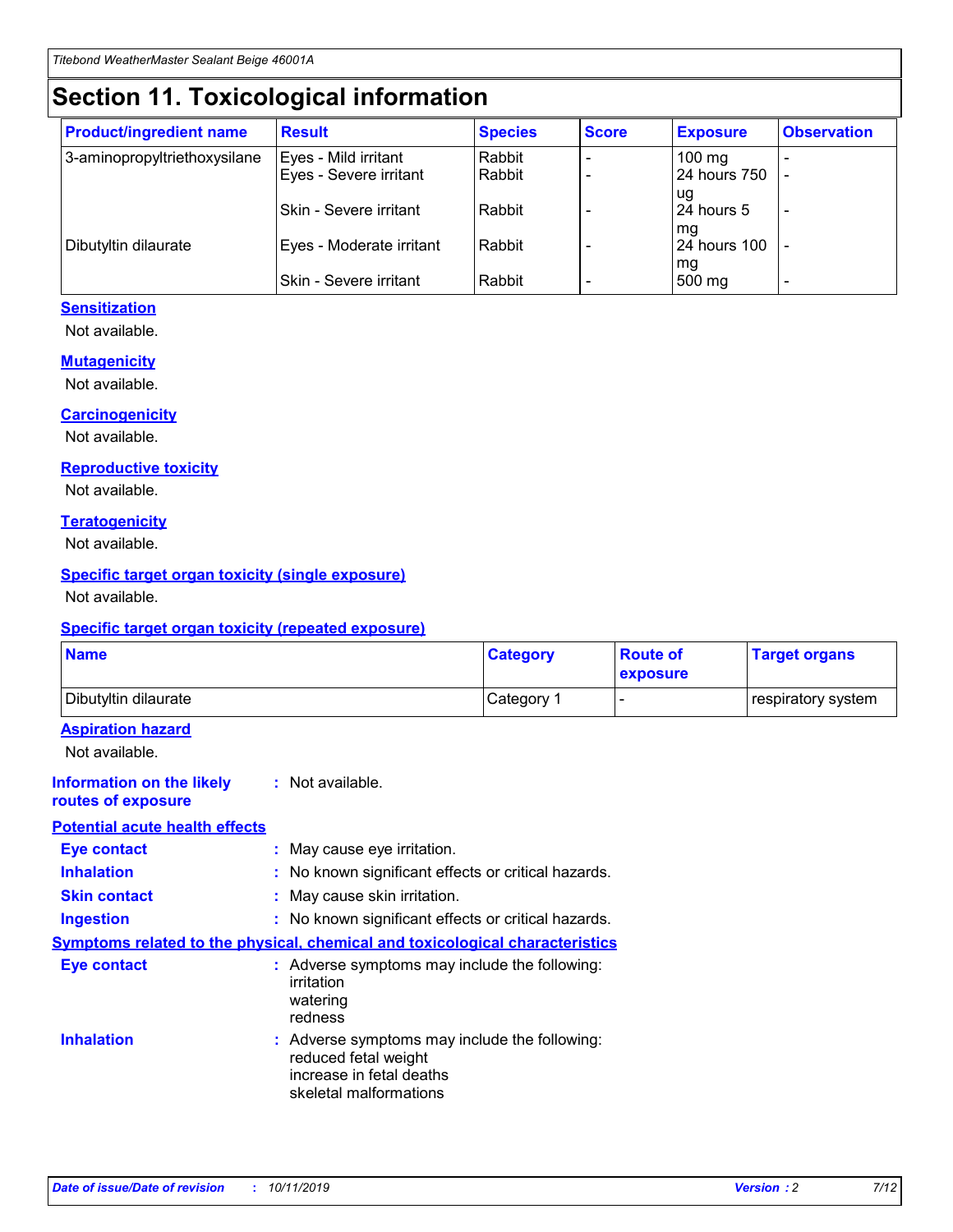# **Section 11. Toxicological information**

| <b>Skin contact</b>                     | : Adverse symptoms may include the following:                                                            |
|-----------------------------------------|----------------------------------------------------------------------------------------------------------|
|                                         | irritation                                                                                               |
|                                         | redness                                                                                                  |
|                                         | reduced fetal weight                                                                                     |
|                                         | increase in fetal deaths                                                                                 |
|                                         | skeletal malformations                                                                                   |
| <b>Ingestion</b>                        | : Adverse symptoms may include the following:                                                            |
|                                         | reduced fetal weight                                                                                     |
|                                         | increase in fetal deaths                                                                                 |
|                                         | skeletal malformations                                                                                   |
|                                         | Delayed and immediate effects and also chronic effects from short and long term exposure                 |
| <b>Short term exposure</b>              |                                                                                                          |
| <b>Potential immediate</b>              | : Not available.                                                                                         |
| effects                                 |                                                                                                          |
| <b>Potential delayed effects</b>        | : Not available.                                                                                         |
| Long term exposure                      |                                                                                                          |
| <b>Potential immediate</b>              | : Not available.                                                                                         |
| effects                                 |                                                                                                          |
| <b>Potential delayed effects</b>        | : Not available.                                                                                         |
| <b>Potential chronic health effects</b> |                                                                                                          |
| Not available.                          |                                                                                                          |
| <b>General</b>                          | : Once sensitized, a severe allergic reaction may occur when subsequently exposed to<br>very low levels. |
| <b>Carcinogenicity</b>                  | : No known significant effects or critical hazards.                                                      |
| <b>Mutagenicity</b>                     | : No known significant effects or critical hazards.                                                      |
| <b>Teratogenicity</b>                   | May damage the unborn child.                                                                             |
| <b>Developmental effects</b>            | : No known significant effects or critical hazards.                                                      |
| <b>Fertility effects</b>                | May damage fertility.                                                                                    |
| <b>Numerical measures of toxicity</b>   |                                                                                                          |
| <b>Acute toxicity estimates</b>         |                                                                                                          |
| الملحلة والمستحقق فالمرابط              |                                                                                                          |

Not available.

# **Section 12. Ecological information**

#### **Toxicity**

| <b>Product/ingredient name</b> | <b>Result</b>                     | <b>Species</b>                       | <b>Exposure</b> |
|--------------------------------|-----------------------------------|--------------------------------------|-----------------|
| Dibutyltin dilaurate           | Chronic EC10 > 2 mg/l Fresh water | Algae - Scenedesmus<br>I subspicatus | l 96 hours      |

### **Persistence and degradability**

| <b>Product/ingredient name</b> | <b>Test</b>                                                                    | <b>Result</b>  |                   | <b>Dose</b> | <b>Inoculum</b>         |
|--------------------------------|--------------------------------------------------------------------------------|----------------|-------------------|-------------|-------------------------|
| Dibutyltin dilaurate           | OECD 301F<br>Ready<br>Biodegradability -<br>Manometric<br>Respirometry<br>Test | 23 % - 28 days |                   |             |                         |
| <b>Product/ingredient name</b> | <b>Aquatic half-life</b>                                                       |                | <b>Photolysis</b> |             | <b>Biodegradability</b> |
| Dibutyltin dilaurate           |                                                                                |                |                   |             | Inherent                |

### **Bioaccumulative potential**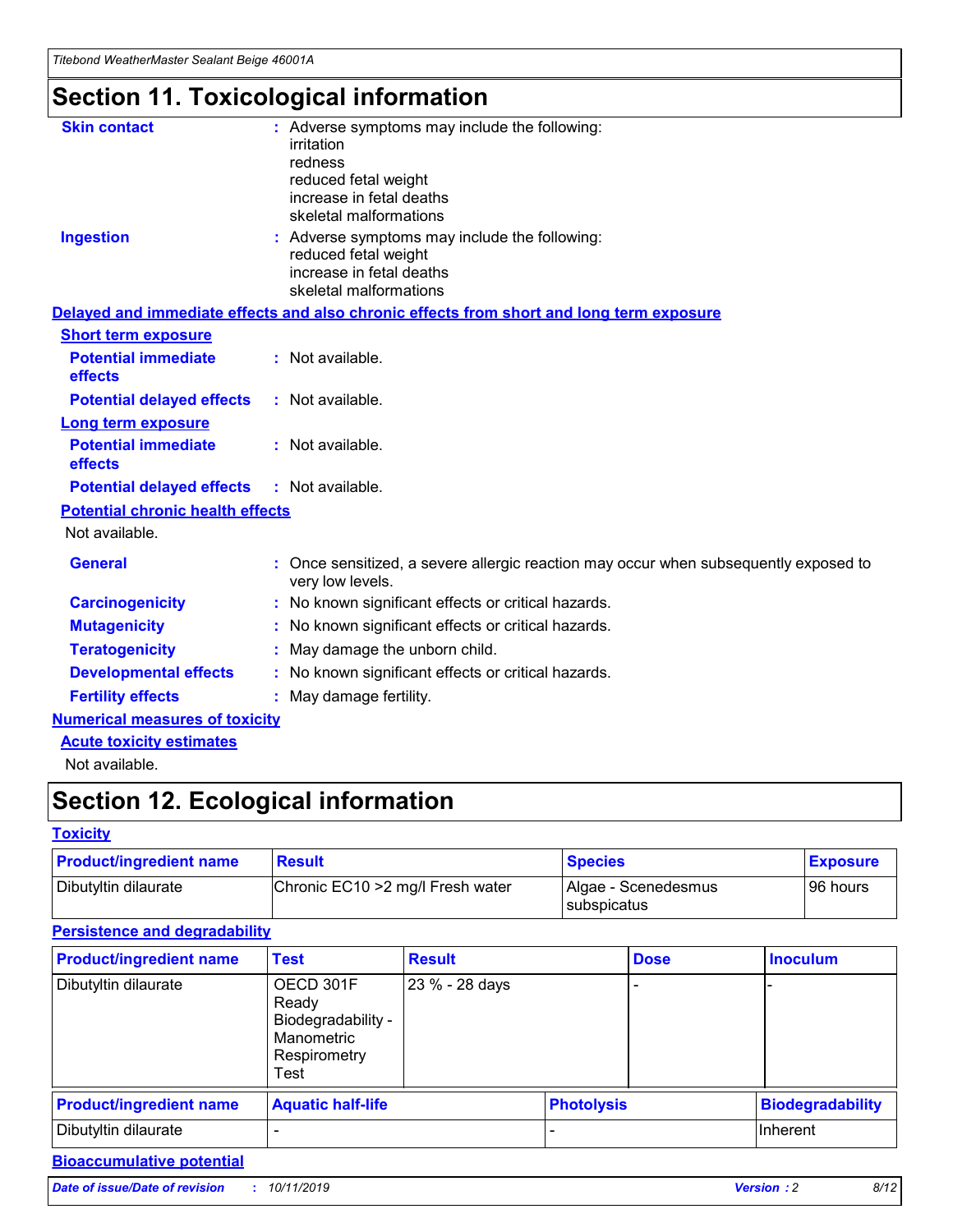# **Section 12. Ecological information**

| <b>Product/ingredient name</b> | $LoaPow$ | <b>BCF</b> | <b>Potential</b> |
|--------------------------------|----------|------------|------------------|
| 3-aminopropyltriethoxysilane   | 1.7      | 3.4        | low              |
| Dibutyltin dilaurate           | 4.44     | 2.91       | low              |

#### **Mobility in soil**

| <i></i>                                                       |                                                     |
|---------------------------------------------------------------|-----------------------------------------------------|
| <b>Soil/water partition</b><br>coefficient (K <sub>oc</sub> ) | : Not available.                                    |
| <b>Other adverse effects</b>                                  | : No known significant effects or critical hazards. |

## **Section 13. Disposal considerations**

**Disposal methods :**

The generation of waste should be avoided or minimized wherever possible. Disposal of this product, solutions and any by-products should at all times comply with the requirements of environmental protection and waste disposal legislation and any regional local authority requirements. Dispose of surplus and non-recyclable products via a licensed waste disposal contractor. Waste should not be disposed of untreated to the sewer unless fully compliant with the requirements of all authorities with jurisdiction. Waste packaging should be recycled. Incineration or landfill should only be considered when recycling is not feasible. This material and its container must be disposed of in a safe way. Care should be taken when handling emptied containers that have not been cleaned or rinsed out. Empty containers or liners may retain some product residues. Avoid dispersal of spilled material and runoff and contact with soil, waterways, drains and sewers.

# **Section 14. Transport information**

|                                      | <b>DOT</b><br><b>Classification</b> | <b>TDG</b><br><b>Classification</b> | <b>Mexico</b><br><b>Classification</b> | <b>ADR/RID</b> | <b>IMDG</b>              | <b>IATA</b>              |
|--------------------------------------|-------------------------------------|-------------------------------------|----------------------------------------|----------------|--------------------------|--------------------------|
| <b>UN number</b>                     | Not regulated.                      | Not regulated.                      | Not regulated.                         | Not regulated. | Not regulated.           | Not regulated.           |
| <b>UN proper</b><br>shipping name    | $\blacksquare$                      |                                     |                                        |                |                          |                          |
| <b>Transport</b><br>hazard class(es) | $\blacksquare$                      | $\overline{\phantom{a}}$            | $\blacksquare$                         | $\blacksquare$ | $\overline{\phantom{a}}$ | $\overline{\phantom{0}}$ |
| <b>Packing group</b>                 | $\overline{\phantom{a}}$            | $\overline{\phantom{0}}$            | $\overline{\phantom{a}}$               | -              | $\overline{\phantom{0}}$ | $\overline{\phantom{a}}$ |
| <b>Environmental</b><br>hazards      | No.                                 | No.                                 | No.                                    | No.            | No.                      | No.                      |

# **Section 15. Regulatory information**

### **U.S. Federal regulations**

#### **SARA 302/304**

#### **Composition/information on ingredients**

No products were found.

**SARA 304 RQ :** Not applicable.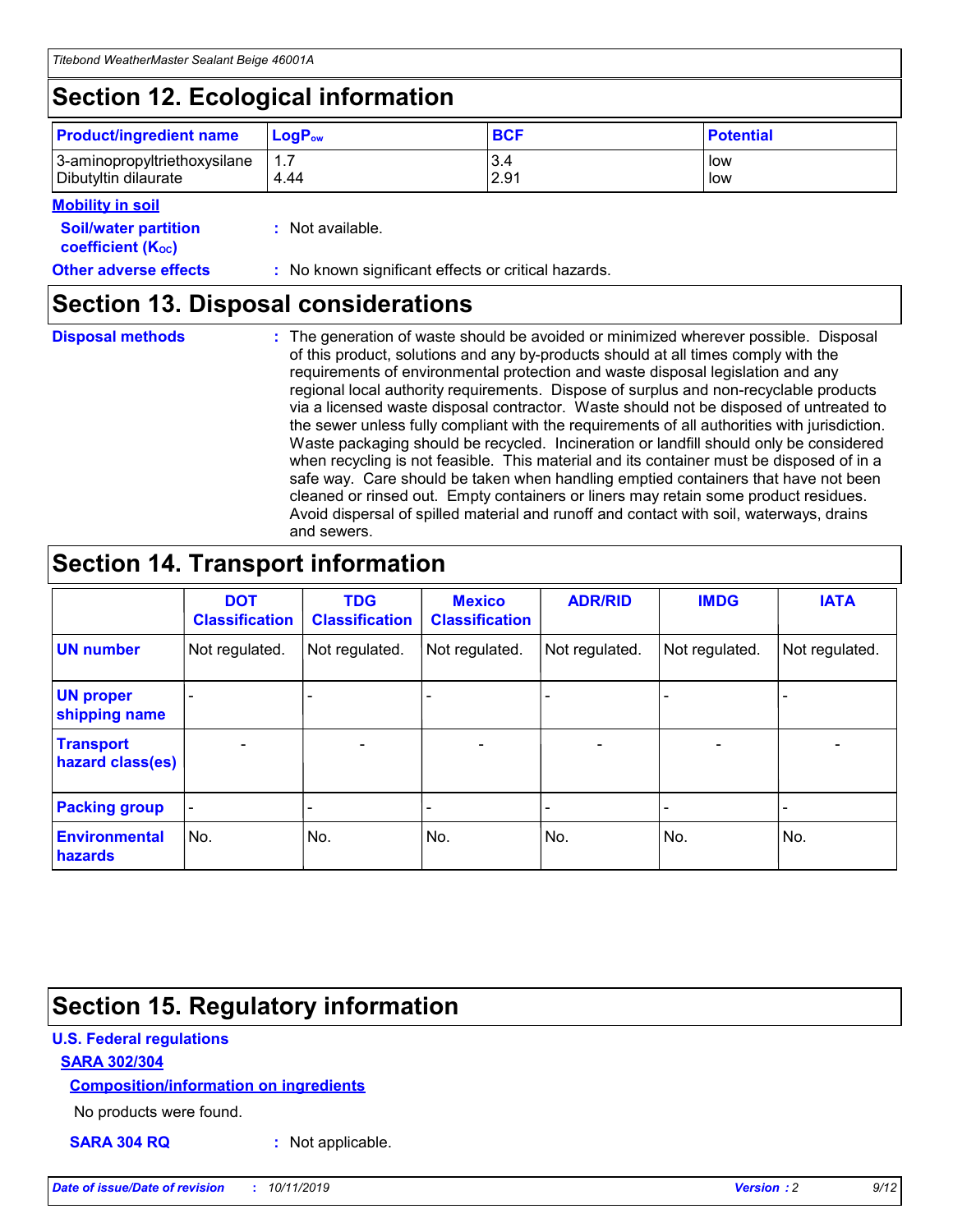# **Section 15. Regulatory information**

#### **SARA 311/312**

**Classification :** EYE IRRITATION - Category 2B SKIN SENSITIZATION - Category 1 TOXIC TO REPRODUCTION (Fertility) - Category 1B TOXIC TO REPRODUCTION (Unborn child) - Category 1B

#### **Composition/information on ingredients**

| <b>Name</b>                  | $\frac{9}{6}$ | <b>Classification</b>                                                                                            |
|------------------------------|---------------|------------------------------------------------------------------------------------------------------------------|
| 3-aminopropyltriethoxysilane | $\leq$ 3      | <b>FLAMMABLE LIQUIDS - Category 4</b><br><b>ACUTE TOXICITY (oral) - Category 4</b>                               |
|                              |               | SKIN IRRITATION - Category 2<br>EYE IRRITATION - Category 2A                                                     |
| Dibutyltin dilaurate         | ≤0.3          | ACUTE TOXICITY (oral) - Category 3<br>SKIN CORROSION - Category 1C                                               |
|                              |               | SERIOUS EYE DAMAGE - Category 1<br>SKIN SENSITIZATION - Category 1<br><b>GERM CELL MUTAGENICITY - Category 2</b> |
|                              |               | TOXIC TO REPRODUCTION (Fertility) - Category 1B<br>TOXIC TO REPRODUCTION (Unborn child) - Category 1B            |
|                              |               | SPECIFIC TARGET ORGAN TOXICITY (REPEATED<br>EXPOSURE) (respiratory system) - Category 1                          |

#### **State regulations**

| <b>Massachusetts</b> | : None of the components are listed. |
|----------------------|--------------------------------------|
| <b>New York</b>      | : None of the components are listed. |
| <b>New Jersey</b>    | : None of the components are listed. |
| <b>Pennsylvania</b>  | : None of the components are listed. |

#### **California Prop. 65**

**A** WARNING: This product can expose you to methanol, which is known to the State of California to cause birth defects or other reproductive harm. For more information go to www.P65Warnings.ca.gov.

| <b>Ingredient name</b> | No significant risk Maximum<br>level | acceptable dosage<br>level |
|------------------------|--------------------------------------|----------------------------|
| methanol               |                                      | Yes.                       |

#### **International regulations**

**Chemical Weapon Convention List Schedules I, II & III Chemicals** Not listed.

#### **Montreal Protocol**

Not listed.

#### **Stockholm Convention on Persistent Organic Pollutants**

Not listed.

### **UNECE Aarhus Protocol on POPs and Heavy Metals**

Not listed.

#### **Inventory list**

## **China :** All components are listed or exempted.

**United States TSCA 8(b) inventory :** All components are active or exempted.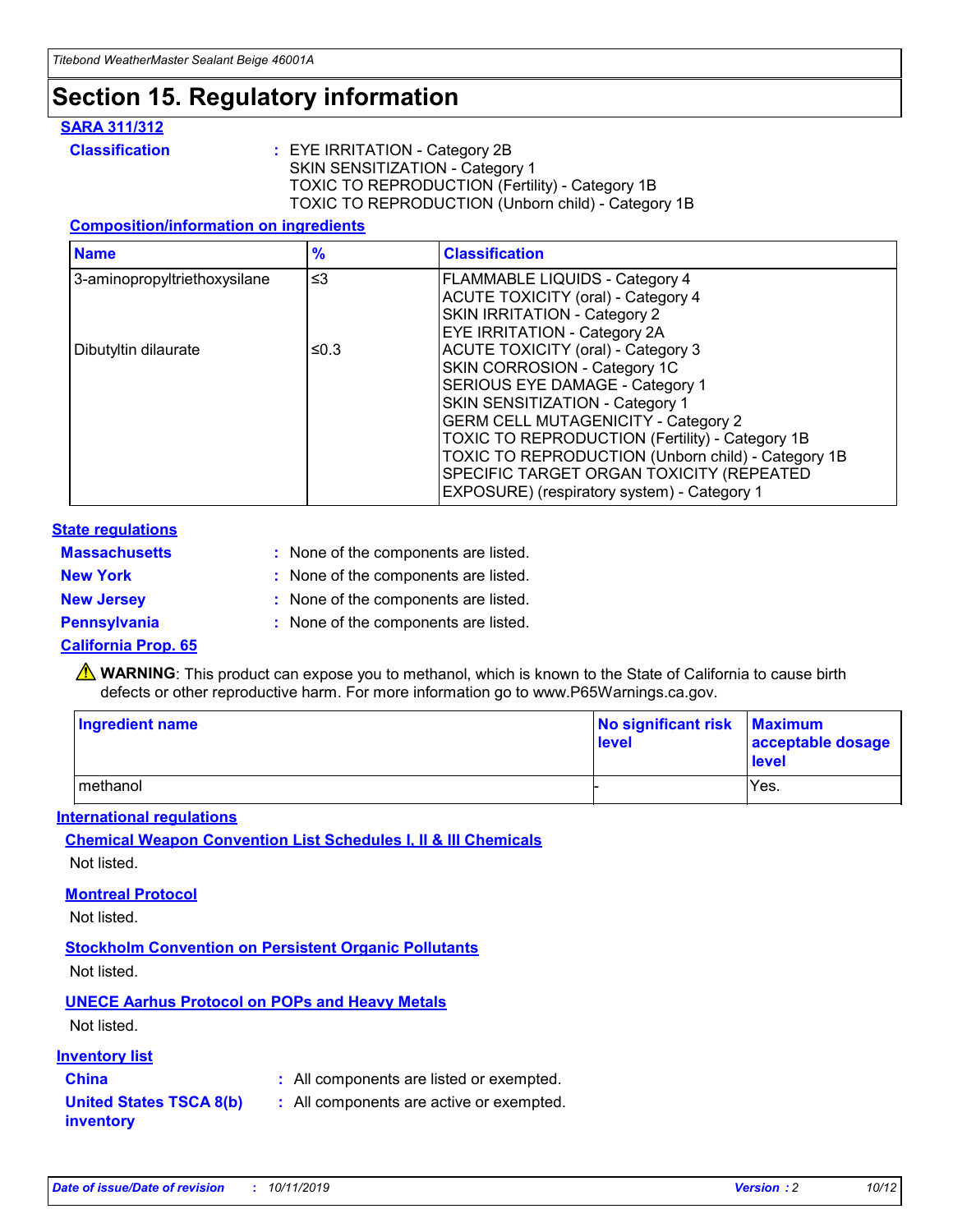# **Section 16. Other information**

**Hazardous Material Information System (U.S.A.)**



**Caution: HMIS® ratings are based on a 0-4 rating scale, with 0 representing minimal hazards or risks, and 4 representing significant hazards or risks. Although HMIS® ratings and the associated label are not required on SDSs or products leaving a facility under 29 CFR 1910.1200, the preparer may choose to provide them. HMIS® ratings are to be used with a fully implemented HMIS® program. HMIS® is a registered trademark and service mark of the American Coatings Association, Inc.**

**The customer is responsible for determining the PPE code for this material. For more information on HMIS® Personal Protective Equipment (PPE) codes, consult the HMIS® Implementation Manual.**

#### **National Fire Protection Association (U.S.A.)**



**Reprinted with permission from NFPA 704-2001, Identification of the Hazards of Materials for Emergency Response Copyright ©1997, National Fire Protection Association, Quincy, MA 02269. This reprinted material is not the complete and official position of the National Fire Protection Association, on the referenced subject which is represented only by the standard in its entirety.**

**Copyright ©2001, National Fire Protection Association, Quincy, MA 02269. This warning system is intended to be interpreted and applied only by properly trained individuals to identify fire, health and reactivity hazards of chemicals. The user is referred to certain limited number of chemicals with recommended classifications in NFPA 49 and NFPA 325, which would be used as a guideline only. Whether the chemicals are classified by NFPA or not, anyone using the 704 systems to classify chemicals does so at their own risk.**

**Procedure used to derive the classification**

| <b>Classification</b>                                                                                                                                                    |                                                                                                                                                  | <b>Justification</b>                                                                                                                                                                                                                                                                                                                                                                                                 |  |
|--------------------------------------------------------------------------------------------------------------------------------------------------------------------------|--------------------------------------------------------------------------------------------------------------------------------------------------|----------------------------------------------------------------------------------------------------------------------------------------------------------------------------------------------------------------------------------------------------------------------------------------------------------------------------------------------------------------------------------------------------------------------|--|
| EYE IRRITATION - Category 2B<br>SKIN SENSITIZATION - Category 1<br>TOXIC TO REPRODUCTION (Fertility) - Category 1B<br>TOXIC TO REPRODUCTION (Unborn child) - Category 1B |                                                                                                                                                  | Expert judgment<br>Expert judgment<br>Expert judgment<br>Expert judgment                                                                                                                                                                                                                                                                                                                                             |  |
| <b>History</b>                                                                                                                                                           |                                                                                                                                                  |                                                                                                                                                                                                                                                                                                                                                                                                                      |  |
| Date of printing                                                                                                                                                         | : 4/22/2022                                                                                                                                      |                                                                                                                                                                                                                                                                                                                                                                                                                      |  |
| Date of issue/Date of<br>revision                                                                                                                                        | : 10/11/2019                                                                                                                                     |                                                                                                                                                                                                                                                                                                                                                                                                                      |  |
| Date of previous issue                                                                                                                                                   | : 10/16/2020                                                                                                                                     |                                                                                                                                                                                                                                                                                                                                                                                                                      |  |
| <b>Version</b>                                                                                                                                                           | $\therefore$ 2                                                                                                                                   |                                                                                                                                                                                                                                                                                                                                                                                                                      |  |
| <b>Key to abbreviations</b>                                                                                                                                              | $\therefore$ ATE = Acute Toxicity Estimate<br><b>BCF</b> = Bioconcentration Factor<br>IBC = Intermediate Bulk Container<br>$UN = United Nations$ | GHS = Globally Harmonized System of Classification and Labelling of Chemicals<br>IATA = International Air Transport Association<br><b>IMDG = International Maritime Dangerous Goods</b><br>LogPow = logarithm of the octanol/water partition coefficient<br>MARPOL = International Convention for the Prevention of Pollution From Ships, 1973<br>as modified by the Protocol of 1978. ("Marpol" = marine pollution) |  |